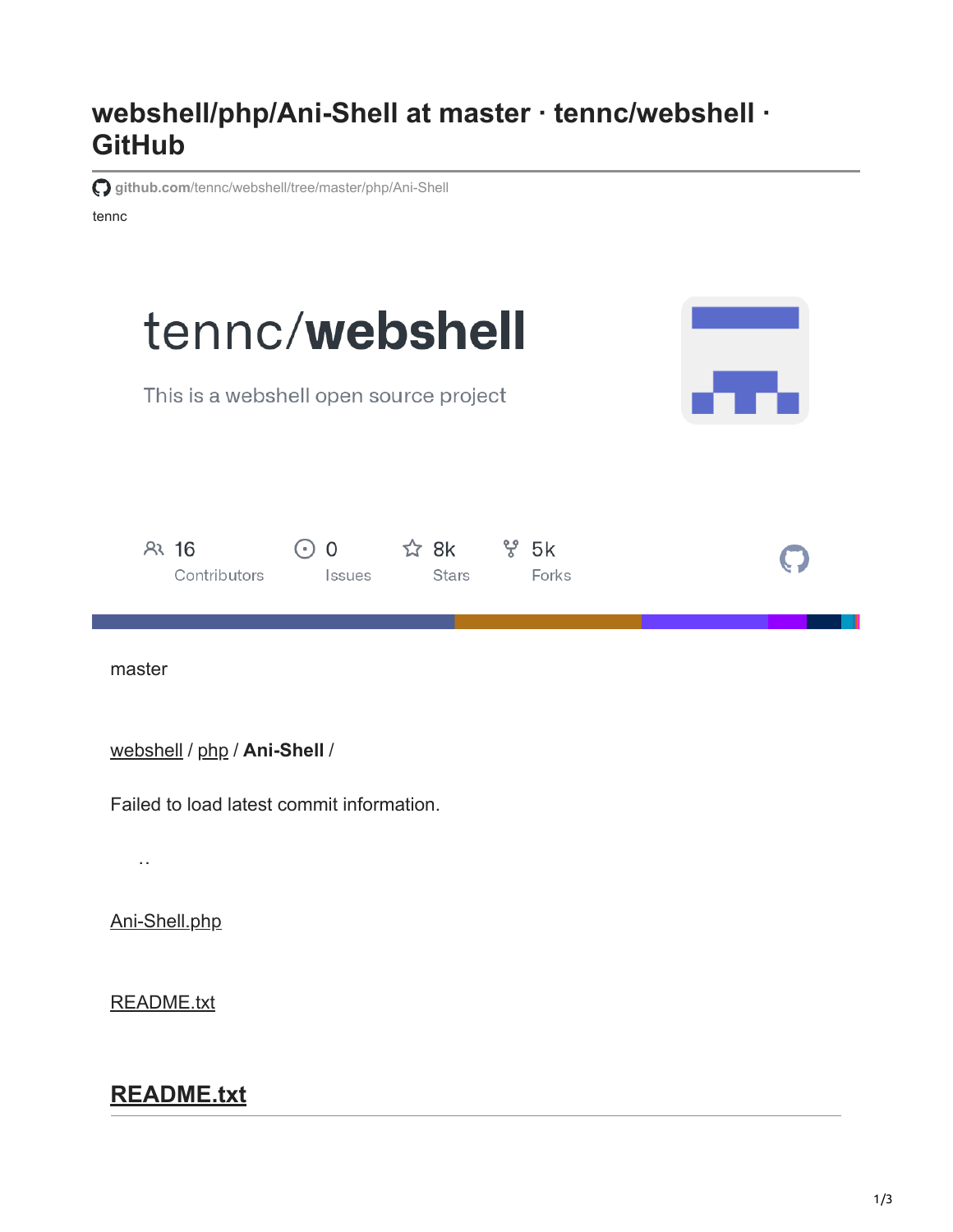Ani-Shell v1.5 (Final) by lionaneesh

Note: Ani-Shell was intended to be used for Demonstration and Learning Purposes only, Author is not responsible for any damage it may cause and user holds full responsibility of his/her actions.

==[0x00] Introduction

Ani-Shell is a simple PHP shell with some unique features like Mass Mailer , A simple Web-Server Fuzzer , Dosser, Back Connect , Bind Shell, Back Connect, Auto Rooter etc. This shell has immense capabilities and have been written with some coding standards in mind for better editing and customization.

====[0x001] Customization

1. Email Trace back is set to Off as default and emails will not be sent , If you are setting This feature on make sure you change the default email address (lionaneesh@gmail.com) to Your email Address, Please Change it before using.

2. Username and Passwords are set to lionaneesh and lionaneesh respectively, please change them for better security.

3. As default Lock Mode is set to on! This should not be change unless you want your shell exposed.

4. As default the Anti-Crawler Feature is set to "off" ! Change it to "on" for anti-crawler support , and longer Shell life!

5. A variable named greetings can be changed to change the Shell's greeting message.

====[0x0001] Support

[0x0001C] Official Page [\(https://www.facebook.com/pages/Ani-](https://www.facebook.com/pages/Ani-Shell/262601177097339)Shell/262601177097339)

====[0x0002] Default Login

Username : lionaneesh Password : lionaneesh

==[0x01] Features

[0x01A] Shell [0x01B] Platform Independent [0x01C] Mass - Mailer [0x01D] Small Web-Server Fuzzer